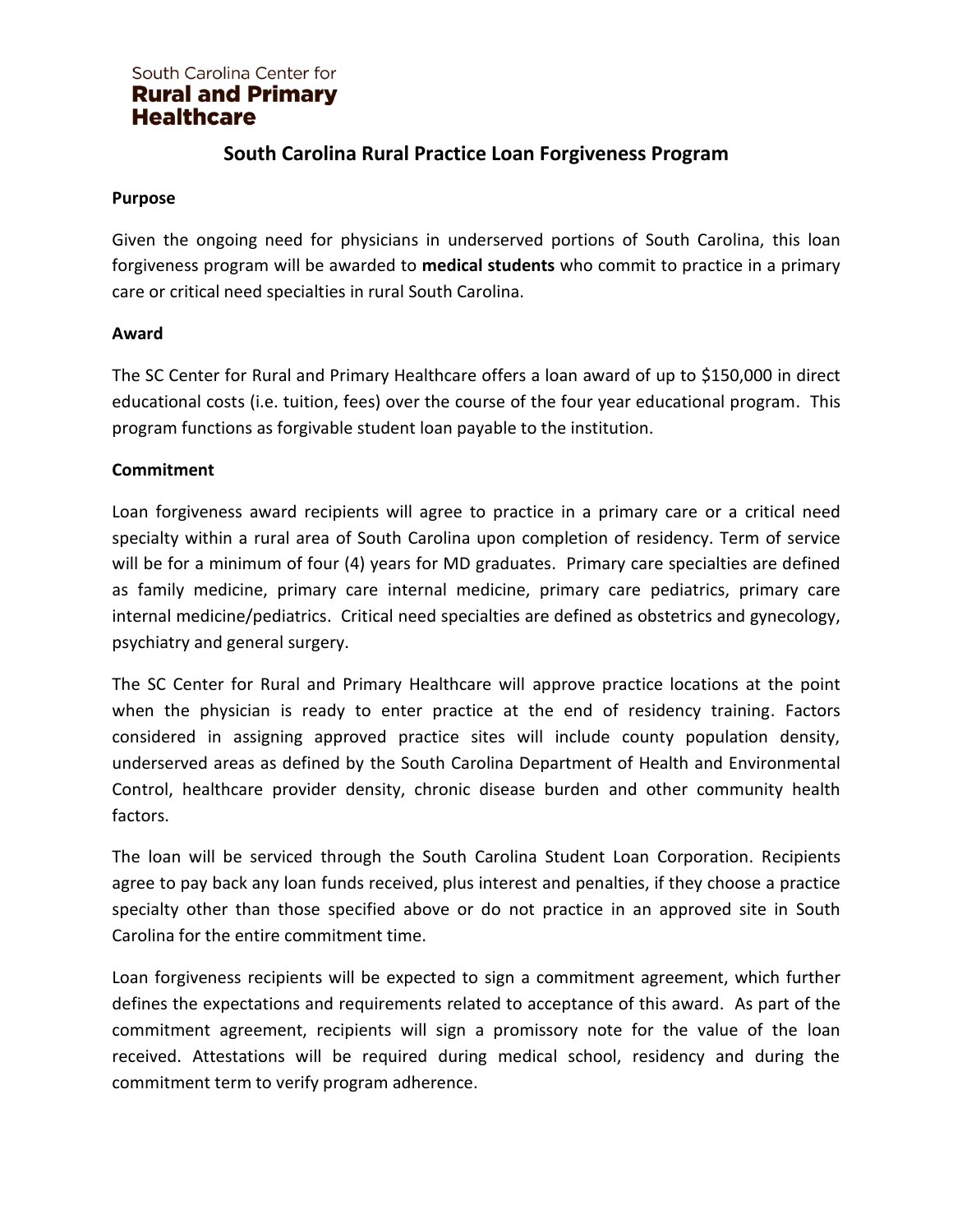#### **Selection Criteria**

The SC Center for Rural and Primary Healthcare is partnered with the South Carolina Student Loan Corporation in order to administrate the program and facilitate the necessary follow-up with each participating student.

|   | <b>Program Criteria</b>                                                                                                                                                                                                                                                                                                                                                      |
|---|------------------------------------------------------------------------------------------------------------------------------------------------------------------------------------------------------------------------------------------------------------------------------------------------------------------------------------------------------------------------------|
| П | Be a citizen of the United States                                                                                                                                                                                                                                                                                                                                            |
| п | Open to all applicants regardless of residency since obligation to practice in South<br>Carolina is stipulated in the agreement                                                                                                                                                                                                                                              |
| п | Be eligible to obtain appropriate professional licensure in South Carolina                                                                                                                                                                                                                                                                                                   |
| п | Enrollment in accredited, state affiliated health professions school located in South<br>Carolina                                                                                                                                                                                                                                                                            |
|   | Maintaining good academic and professional standing in health professions programs.<br>Students on academic or professional probation/remediation will be reviewed by the<br>program and may lose the ability to participate.                                                                                                                                                |
| п | Commitment to practice in approved primary care specialties: Family Medicine,<br>General Pediatrics, General Internal Medicine, General Internal Medicine/Pediatrics<br>Or critical need specialties: Obstetrics/Gynecology, General Psychiatry, General<br>Surgery                                                                                                          |
| п | Preference will be given to students from underserved/rural areas and/or those who<br>are minorities underrepresented in medicine. Preference will also be given to South<br>Carolina residents.                                                                                                                                                                             |
| ٠ | The applicant will not have another current service obligations to the Federal<br>Government (e.g., National Health Service Corps, Military Service Obligations), or a<br>State, or another entity prior to the beginning the program. The applicant will not<br>have defaulted on any previous service obligations to the Federal Government or<br>State of South Carolina. |
|   | The applicant will not enroll in another federal, State of South Carolina, or other state<br>repayment program nor one with another public or private entity (examples:<br>community hospital recruitment program)                                                                                                                                                           |
| ٠ | Individuals in the Reserve Component of the U.S. Armed Forces or National Guard are<br>eligible to participate. If participation in the reserves, in combination with other<br>absences from the services site, exceed 35 workdays per service year, the service                                                                                                             |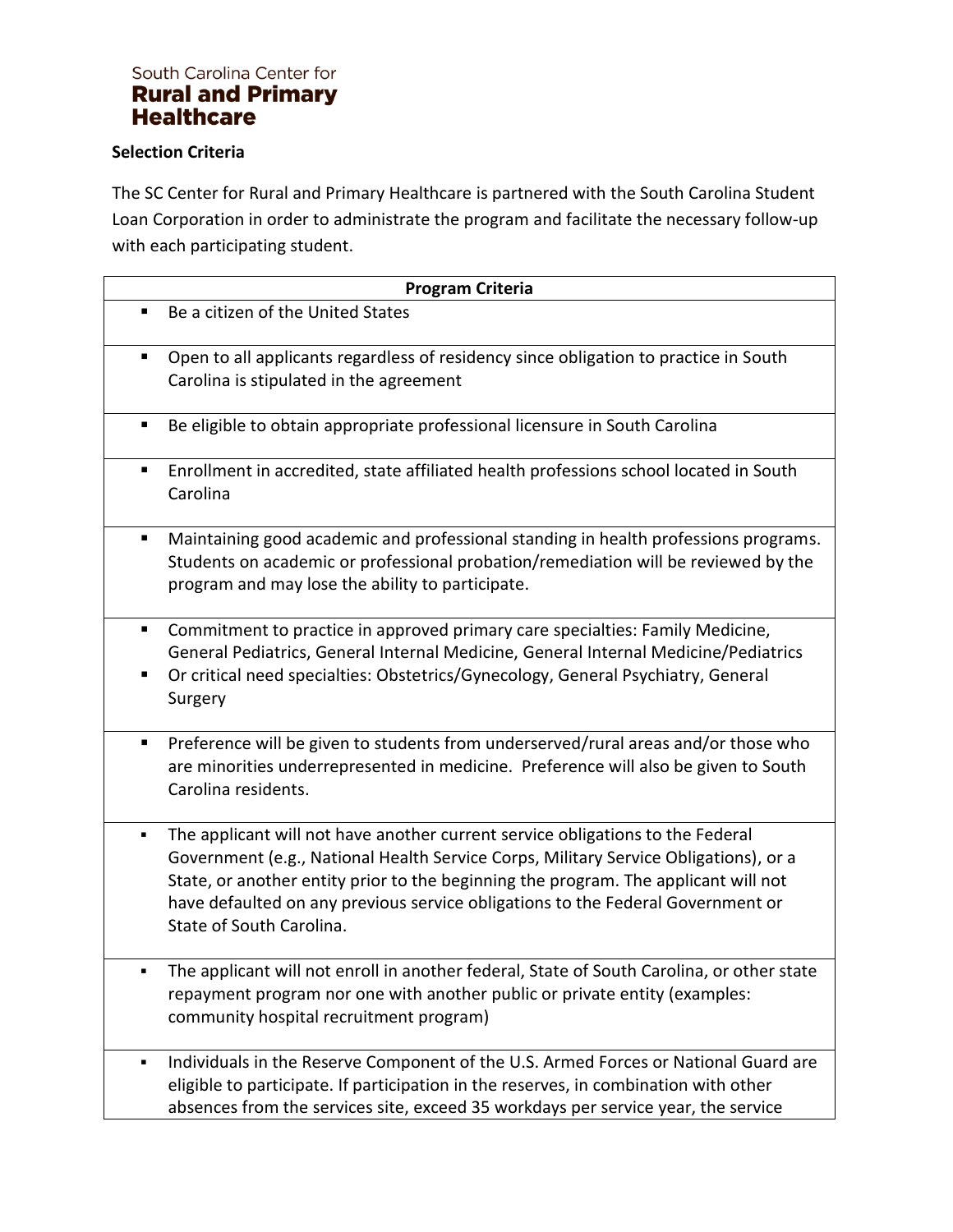|        | obligation will be extended to compensate for the break in "full-time" service.                                                                                                                                                                                                                                                                                                                                                                                                                                                                                                                                                                                                                                                                                                                                  |
|--------|------------------------------------------------------------------------------------------------------------------------------------------------------------------------------------------------------------------------------------------------------------------------------------------------------------------------------------------------------------------------------------------------------------------------------------------------------------------------------------------------------------------------------------------------------------------------------------------------------------------------------------------------------------------------------------------------------------------------------------------------------------------------------------------------------------------|
| ٠      | Applicants may only receive program support once.                                                                                                                                                                                                                                                                                                                                                                                                                                                                                                                                                                                                                                                                                                                                                                |
| ٠      | Not have a judgment lien against property for debt to the United States.                                                                                                                                                                                                                                                                                                                                                                                                                                                                                                                                                                                                                                                                                                                                         |
| ٠      | Not have defaulted on any FEDERAL payment obligations (e.g., Health Education<br>Assistance Loans, Federal income tax liabilities, Federal Housing Authority loans, etc.).                                                                                                                                                                                                                                                                                                                                                                                                                                                                                                                                                                                                                                       |
| ٠      | Commit to full-time clinical practice, providing primary health services, at an eligible<br>site. "Full-time" clinical practice and "eligible practice sites" are defined above in<br>Program Requirements and Contractual Obligations.                                                                                                                                                                                                                                                                                                                                                                                                                                                                                                                                                                          |
| ٠<br>٠ | Commit to practice in eligible rural SC counties in a setting approved by the SC Center<br>for Rural and Primary Healthcare for rural practice. Eligible counties must have<br>populations of 100,000 or fewer persons according to the most recent United States<br>Census and be designated as a Primary Medical Care or Mental Health Professional<br>Shortage Area (HPSA) by the federal government.<br>While the Census and HPSA designation is an important qualifier for this program, the<br>program will not approve practice sites solely upon a HPSA designation. Criteria for<br>selection also include priority targeting of SC counties (Population Tiers), including<br>Health Outcomes, Specialty mix, Practice Type, presence of other program recipients,<br>County Rank, and Previous Awards. |

▪ All recipients are required to sign an agreement to the terms and conditions upon which awards are granted. This establishes the amount of the award, the terms and conditions of program participation, obligated service, and the conditions of default and repayment.

### **Practice Location**

Award recipients must practice their profession for a period of at least four years at a site approved by the SC Center for Rural and Primary Healthcare. Approved sites must be located in a federally recognized Primary Medical Care Health Professional Shortage Area (HPSA) or Mental Health Professional Shortage Area (MHPSA) for psychiatrists, which are also in a SC area designated as high need according the SC Center for Rural and Primary Healthcare methodology.

Recipients must practice their specialty full-time in the practice entity named in the application. "Full-time clinical practice" is defined as a minimum of 40 hours per week of patient care at an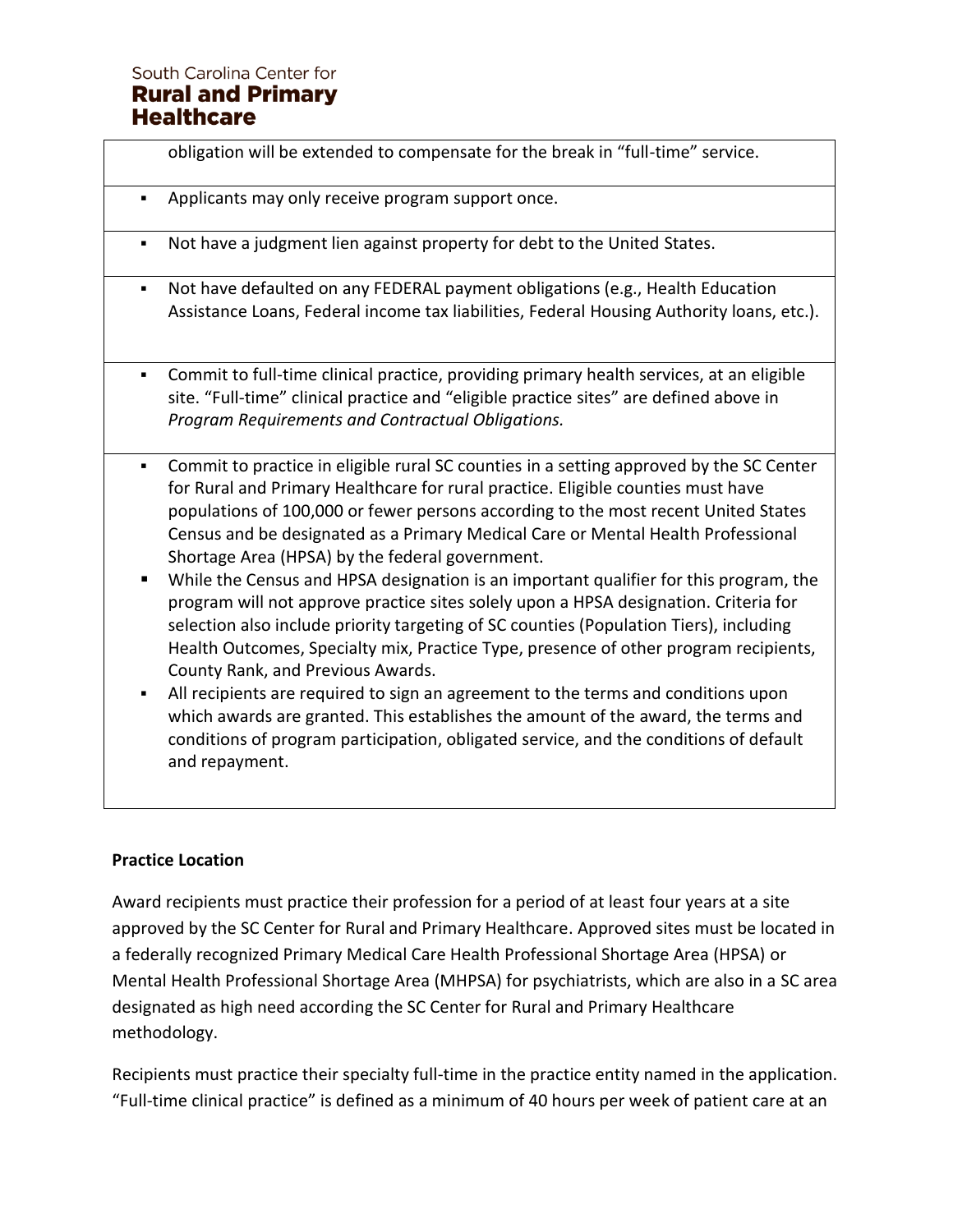approved service site, with no more than eight of those hours per week devoted to practicerelated administrative activities. At least 32 of the minimum 40 hours per week must be spent providing direct patient care. These services must be conducted during normally scheduled office hours in the ambulatory care setting office(s). The remaining hours must be spent providing inpatient care to patients of the approved site and/or performing practice-related administrative activities. Research and teaching (outside of a direct patient care environment) are not considered to be "clinical practice" and time spent "on-call" is not considered part of full-time practice.

An exception to these rules is allowed for providers of obstetrical care. For providers of obstetrical care (OB/GYNs or Family Physicians practicing obstetrics on a regular basis), the majority of full-time service (not less than 21 hours per week) is to be devoted to direct patient care in an approved ambulatory care practice site during normal scheduled office hours. The remaining hours can be spent providing inpatient care to patients of the approved site and/or on practice related administrative duties. Time spent on administrative duties cannot exceed eight hours per week. Time spent "on-call" is not considered part of full-time practice. For all physicians, 40 hours per week may be compressed into no less than four days per week with no more than 12 hours of work to be performed in any 24-hour period. Hours worked over 40 hours per week will not be applied to any other work week. Participants must work at least 45 weeks per service year providing primary health services. No more than seven weeks (35 workdays) per year can be spent away from the practice for vacation, holidays, continuing professional education, illness, or any other reason. Absences greater than seven weeks in a service year will extend the service commitment end date. The funds that the recipient may receive from this program are in addition to any other salary, benefits or other compensation the physician receives as part of a practice and/or employment arrangement provided there is no duplication of benefits. Recipients will be responsible for submitting required annual reports to allow the SC Center for Rural and Primary Healthcare to monitor compliance with the requirements.

CANCELLATION PROVISION The only permissible basis for canceling a contract is the death or total and permanent disability of the participant.

In order to qualify for a cancellation of the service obligation based on disability, a participant must document a medical condition or a personal situation that makes compliance with the obligation permanently "impossible" or an "extreme hardship" such that enforcement would be against equity and good conscience. An example would be an illness so debilitating that the participant can no longer practice his/her profession.

SUSPENSION PROVISION Participants may request a suspension of their obligation. A